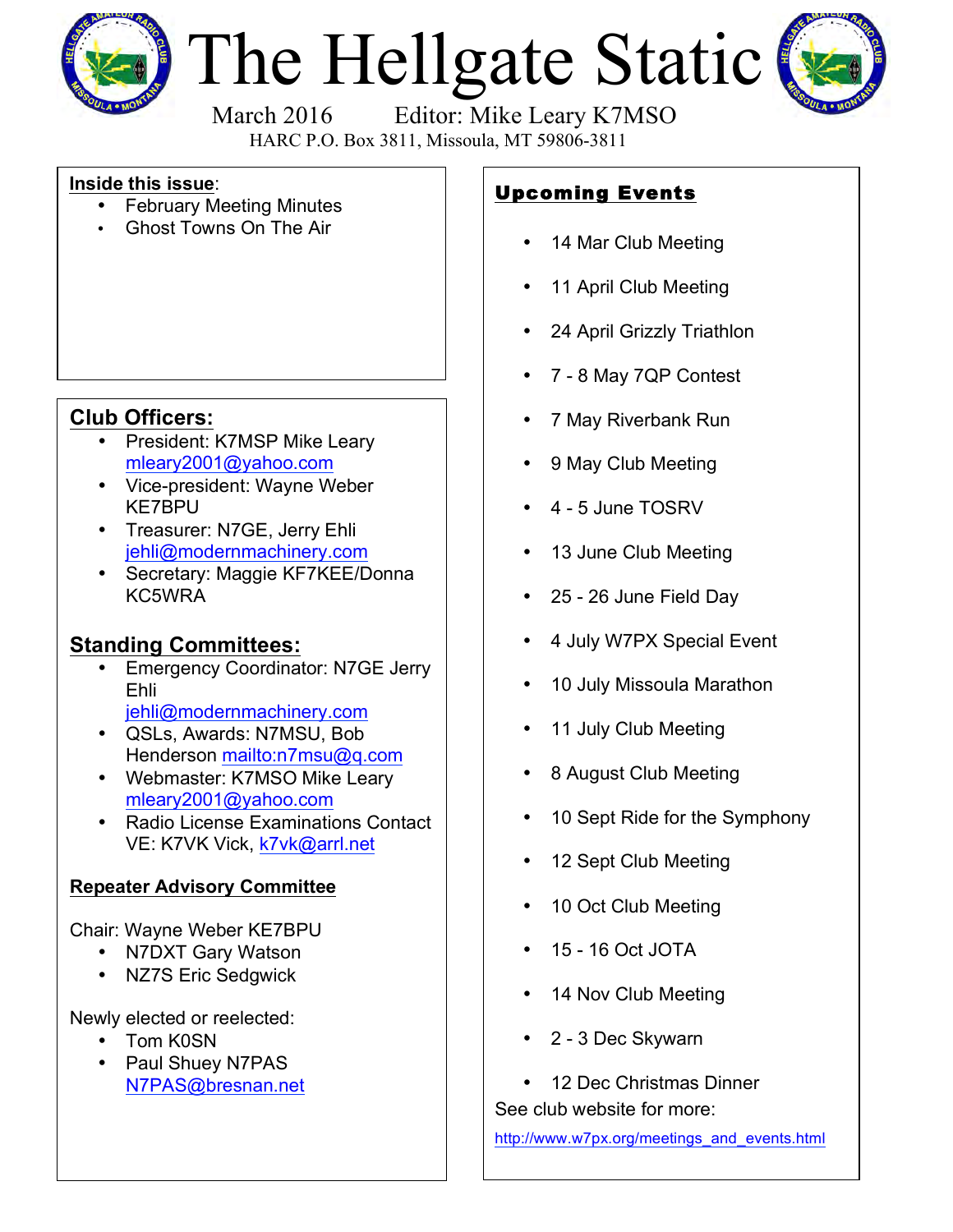#### Unapproved Hellgate Amateur Radio Club Minutes February 8 2016 at Fire Station #4

Mike Leary K7MSO called the meeting to order. The following were in attendance: Mike Leary K7MSO, Wayne Weber KE7BPU, Paul Shuey N7PAS, Jerri Shuey N7JGE, Donna Pecastaing KC5WRA, Maggie Lough KF7KEE, Jonathan Farnsworth KK6RRP, Rich Kingdon K7QNZ. Bryan Gillespie KE7LJH, Tom Hellem K0SN, Larry Stipe K7GIS. D Morton KG7CBD, Tom McGinley K7QA, Tyrel Carver AF6GTS, Dick Walton W7XT, Kent Fullerton KG7ZNG, and Lynn Fullerton KG7ZNE visiting from Moiese, and guest Al Charters

Donna Pecastaing KC5WRA moved approval of Jan 11 2016 Minutes. Paul Shuey N7PAS 2<sup>nd</sup>. Passed.

Maggie Lough moved to approve Dec 2015 Treasurer's Report. Jerri Shuey N7JGS 2<sup>nd</sup>. Passed. Maggie Lough moved to approve Jan 2016 Treasurer's Report. Paul Shuey N7PAS 2<sup>nd</sup>. Passed. Discussion of coming year's budget was tabled.

Net Control Operator Schedule: Feb 10 Rich Kingdon K7QNZ Feb 17 Kent Fullerton KG7ZNG Feb 24 Dick Walton W7XT Mar 2 Donna KC5WRA Mar 9 Paul Shuey N7PAS

New Business: Mike reported that the Club Call Sign W7PX is up for renewal in August and he will renew it as Trustee

Argus Hamfest Feb 27 in Stevensville

Paul Shuey N7PAS reported that he will be teaching a Tech class for 3 weeks on Tues and Thurs from 6-9pm beginning Feb 23 at the Fire Station #4 on Latimer

Future Programs Mar - Dick Walton will be asked to do the program on ARDuino and Raspberry Pi

Donna Pecastaing KC5WRA moved to Adjourn. Paul Shuey N7PAS 2<sup>nd</sup>. Passed

Next Club meeting: March 14